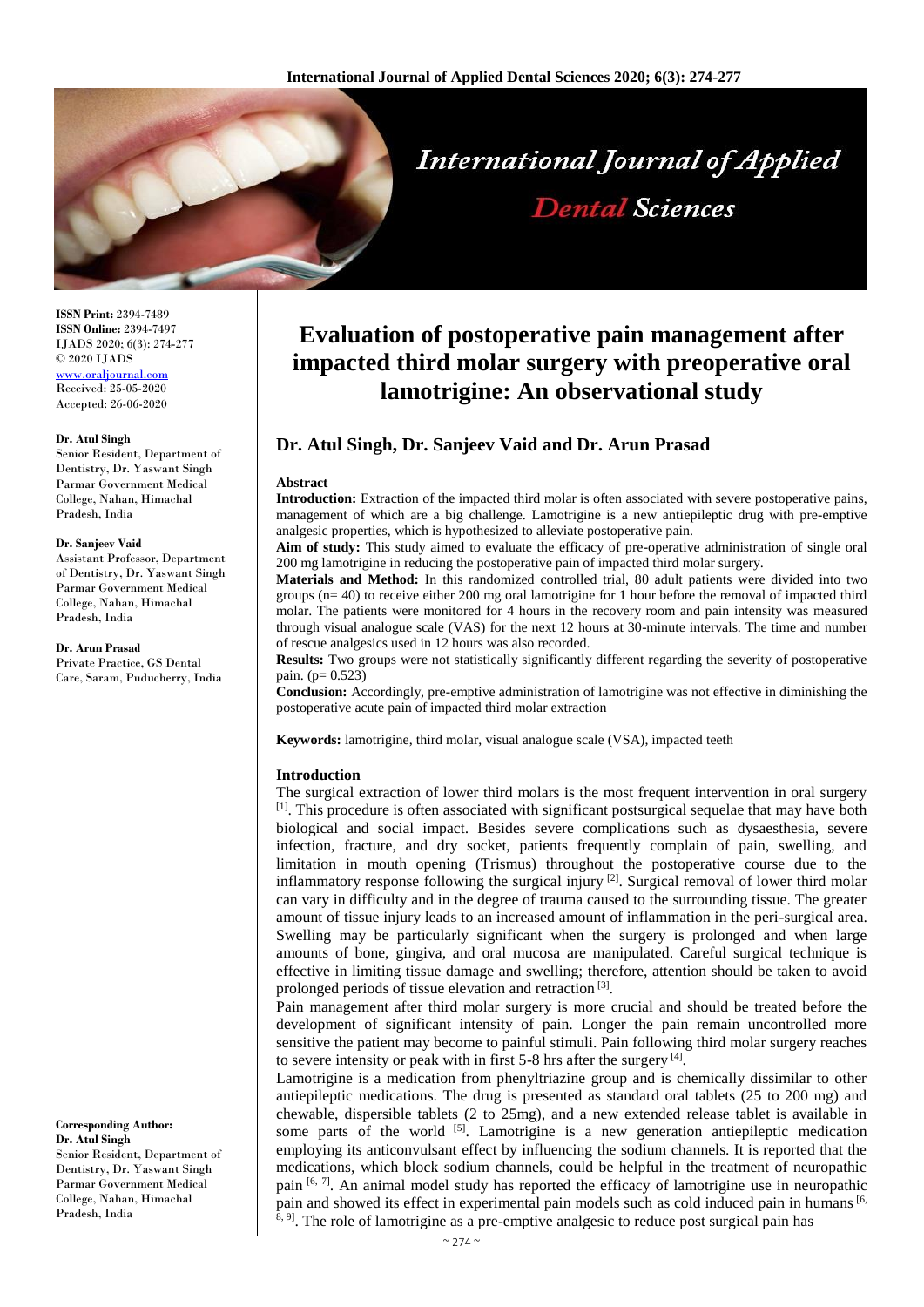also been reported  $[7, 10]$ . Observations indicate that increased activity of sodium channels is seemingly the basis for hyperalgesia, like the positive effect of sodium channel inhibitors (e.g. lidocaine) on increasing the pain threshold  $[7, 6]$ <sup>11]</sup>. Lamotrigine inhibits the function of neuronal sodium channels in a concentration and voltage-dependent manner, decreasing the release of excitatory neurotransmitters, especially glutamate and aspartate  $[5, 9, 12, 13, 14]$ . However, up to now, the exact principles responsible for the lamotrigineinduced anticonvulsive effect remain obscure, and probably other targets might control and regulate such effect [9]. The frequent plausible side effects of lamotrigine are dizziness, tremors, sleepiness, loss of coordination, headache, double vision, blurred vision, nausea, vomiting, stomach pain, dry mouth, changes in menstrual periods, back pain, sore throat, runny nose, or sleeping problems (insomnia), however, the reported incidence is low and clinically insignificant  $[12-17]$ . Hence, the current study decided to assess the effect of preemptive administration of this medication after this surgical procedure because of the mild to moderate postoperative pain experienced in recovery, which necessitates analgesics

# **Materials and Method**

90 patients who underwent surgical removal of impacted mandibular third molars were included. Inclusion criteria: Clinically healthy patients at the age of 15 to 50, with indications for extraction of a mandibular third molar; No evidence of pain related to the mandibular third molar to be extracted. Exclusion criteria: Patients at age outside the age range for the study; Pregnancy; Allergy to nimesulide, metamizole or to lactose - the main ingredient of the placebo; Acute inflammation in the area of the tooth to be extracted; Taking antibiotic preparations and nonsteroidal antiinflammatory drugs (NSAIDs) in the last seven days; Patients needing antibiotic prophylaxis. The participation of each patient in this study was voluntary, and the patient was enrolled after obtaining written informed consent. 10 patients were excluded from the study for not meeting the inclusion criteria or not signing the consent form. All the enrolled participants met the inclusion criteria determined by good medical, clinical and systemic

The remaining 80 patients were divided into two groups (n=40). The experimental group received lamotrigine, and 40 patients under the control group in the preoperative setting one hour before the surgery. The side to undergo extraction first and the drug to be used were randomly chosen by using the relevant website (www.randomization.com) regarding the Consort guidelines  $[18, 19]$ .

The patient underwent extraction of the right or left lower third molar, randomly chosen by the research assistant. Then, the patient was orally administered with 200 mg lamotrigine 1 hour before the extraction of the other lower third molar. Neither the surgeon nor the patient was aware which drug was administered for which side. An assistant collected the data regarding the operation sides and drug treatments. The surgical intervention was surgical removal of an impacted mandibular third molar. 4% solution of articaine hydrochloride with epinephrine concentration of 1:100000 were used for analgesia. The operations for surgical removal of an impacted mandibular third molar were performed using a standard technique with access through a triangular mucoperiosteal flap.

The patients with any postoperative complications such as bleeding, dry, or purulent alveolitis were treated and excluded from the study. Throughout the surgery, the heart rate, blood pressure, and blood oxygen saturation were recorded at specified intervals. By the end of the operation, the analgesics usage according to the patients' self-assessment of pain in the VAS was also registered. After the surgery, the patients were monitored for up to 5 hours in the recovery room. A blind operator assessed the severity of the postoperative pain by using visual analogue scale (VAS, 100-mm) at 30-minute intervals at rest. VAS is an accepted method for assessment of post-operative pain <sup>[20, 21]</sup>. It is considered as the most valid scale of subjective self-reported pain and probably the most frequently used self-rating instrument for the measurement of pain in clinical and research settings. It can be easily administered by any health professional  $[21, 22]$ . The patients were instructed to record the time and number of rescue analgesics (Acetaminophen 500 mg) used within the next 12 postoperative hours. The record of analgesic ingestions could reveal whether any of the treatments provided sufficient analgesia. Moreover, the postoperative complications were asked through questionnaires. The obtained data were statistically analyzed by using SPSS software. Chi-square, Fisher's exact test, and Mann-Whitney U test were employed as appropriated. Significance level was set at *p<* 0.05.

## **Results**

This study was first concerned with the pain intensity over the first 12 postoperative hours, and second with the efficacy, measures included analgesic consumption as well as the safety and tolerability of lamotrigine. The mean age of the studied patients was 25.±5.years, the oldest being 55, and the youngest 25. Regarding the sex, 45% of patients were male and 55% were female, although the study was not looking for sex based findings. Table 1 shows the demographic characteristics of patients in the two studied groups.

The outcome of VAS was subjected to Chi-square test to find out the difference between the groups. The results indicated that the two groups were not statistically significantly different in terms of the severity of postoperative pain.  $(p=$ 0.523)

**Table 1:** Demographic characteristics of the patients in lamotrigine group

| Group     |                 |                 |       |  |  |
|-----------|-----------------|-----------------|-------|--|--|
| Features  | Lamotrigine 40  | Control 40      | Value |  |  |
| Male      | 18              | 15              | 0.633 |  |  |
| Female    | 22.             | 25              | 0.649 |  |  |
| Age years | $25.+5.1$       | $26.4 \pm 6.9$  | 0.022 |  |  |
| Weight kg | $68.1 + 12.6$   | $67.3 \pm 10.2$ | 0.833 |  |  |
| Height cm | $166.3 \pm 8.5$ | $168.7 \pm 7.3$ | 0.734 |  |  |

**Table 2:** Comparison of clinical characteristics and postoperative outcome after impacted third molar surgery

| <b>Features</b>                  | Lamotrigine 40 Control 40p Value |      |       |
|----------------------------------|----------------------------------|------|-------|
| Type of impacted tooth           |                                  |      |       |
| Mesioangular                     | 20                               | 18   |       |
| Vertical                         |                                  | 12   |       |
| Distoangular                     | 3                                |      | 0.181 |
| Horizonta                        | 10                               | 10   |       |
| Length of operation (min         | 35                               | 35   | 0.344 |
| Duration of local anesthesia (hr | 2                                | 2.25 | 0.912 |
| Surgery duration (hr)            | $\mathfrak{D}$                   | 2.25 | .088  |
| Pain (VAS)                       |                                  |      |       |
| Mild                             | 10                               | 14   | 0.522 |
| Moderat                          | 2                                | 5    |       |
| Severe                           | 28                               | 21   |       |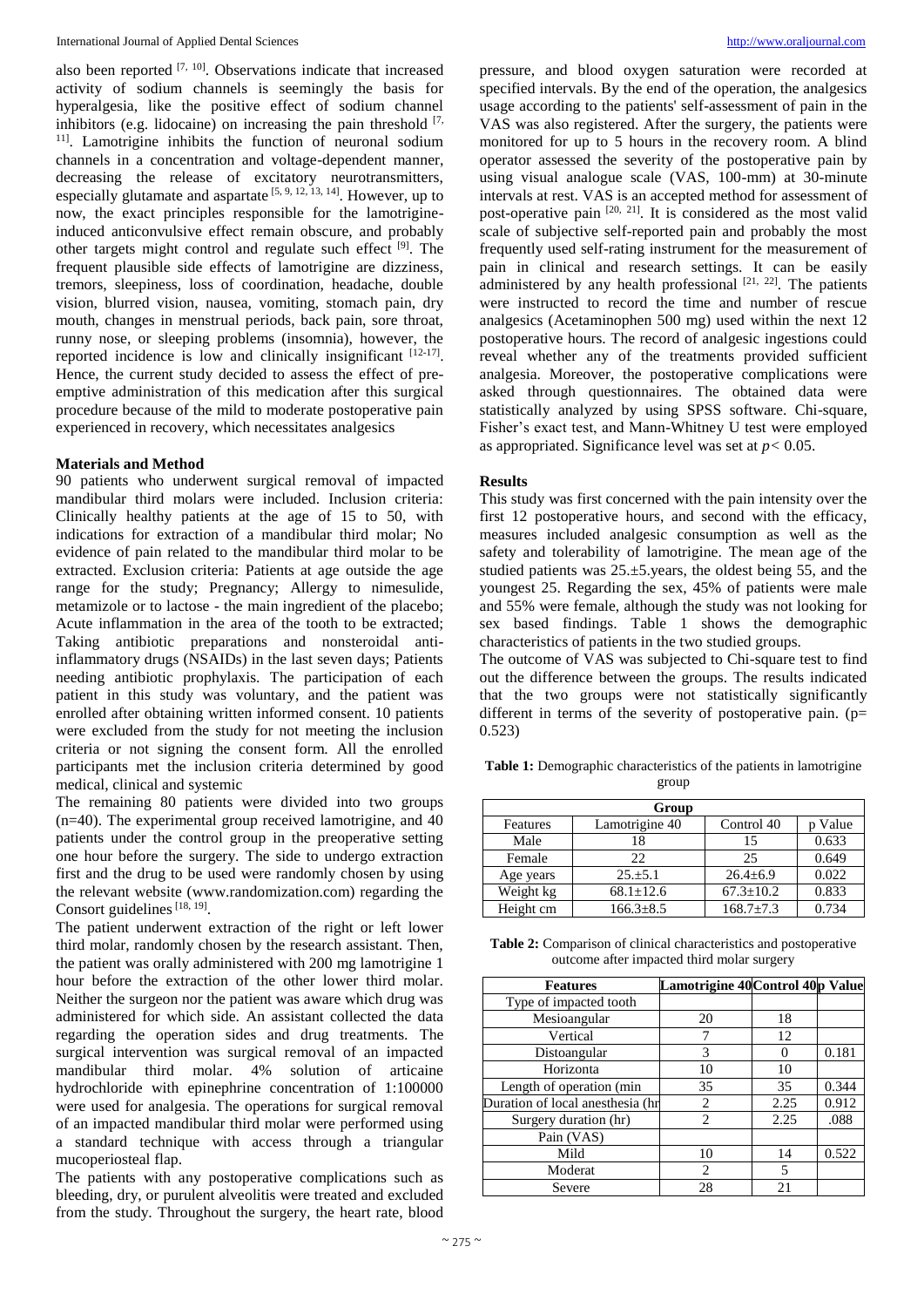## **Discussion**

It is said that ''the pain of mind is worse than the pain in body'' and its management would require alleviating both the mental and physical pain, making the patient comfortable. Postoperative pain is considered a form of acute pain due to surgical trauma<sup>[23]</sup>.

The issues related to achieving good postoperative analgesia are many and various - insufficient competence, fear of complications, poor knowledge of analgesic drugs, poor assessment of pain, etc.  $[24]$ . There are numerous techniques for analgesic treatment of postoperative pain, but the interest in recent years has been focused on the preemptive analgesia. This is due to the development of the fundamental sciences associated with the discovery of central sensitization by Woolf<sup>[25]</sup>. According to a number of authors, the combination of preemptive analgesia with local anaesthesia makes the control of postoperative pain more effective  $[26, 27]$ .

There has also been discussion on the efficacy of lamotrigine as a pre-emptive analgesic to reduce postsurgical pain [28]. Moreover, the intensity of acute postoperative pain was reported to be associated with the development of chronic pain. More recently, it has been shown that neuronal alpha-4 beta2-nicotinic acetylcholine receptors may be a target for lamotrigine, which may regulate its antiepileptic effects [29, 30, 31, 32] .

McCleane *et al.* <sup>[30]</sup>. Reported that treatment of neuropathic pains could benefit from agents that block sodium channels. Likewise, Bonicalzi et al. <sup>[28]</sup>. Discussed the effect of lamotrigine as a preemptive analgesic on decreasing the postoperative pain. Systematic reviews performed by Wiffen *et al*. [29, 30, 32] . Reported that Bonicalzi *et al*. introduced the use of lamotrigine for acute pain, however, in their study all patients were given buprenorphine, a potent analgesic [28]. Seven other research studied the central post stroke pain, diabetic neuropathy, HIV related neuropathy, intractable neuropathic pain <sup>[33]</sup>. Spinal cord injury related pain and trigeminal neuralgia<sup>[34]</sup>.

As mentioned earlier, lamotrigine has been studied in the past for management of painful neuropathic conditions with only few establishing their efficacy in trigeminal neuralgia. In addition, this drug has negligible effects on hematological and biochemical indices; does not induce hepatic enzyme, has very slight drug interactions and protein binding which makes them proper for use in older patients [35]. Likewise, in comparison to other drugs, this medication requires only twice daily prescription, which consequently increases the patient's compliance. The adverse-effect reported this medication has also been recognized to be acceptable <sup>[35]</sup>.

The present investigation was focused on the efficacy of lamotrigine monotherapy in postoperative pain management after extraction of the mandibular third molar since there is little or no study on the use of lamotrigine and similar drugs as pre-emptive agents in acute pain, or other forms of chronic pain particularly after oral and dental surgeries. The enrolled systematic reviews did not recruit any studies regarding the efficacy of this drug in management of pains after orodental surgeries. There have not yet been any studies evaluating the clinical pain control and postoperative benefits of lamotrigine when used as pre-emptive analgesia after third molar surgical extraction. The literature seems to lack results from studies on acute dental pains whilst this pain is recognized as one of the most annoying post-surgical conditions in general and third molar extraction in particular, for the control of which, various medicines are used  $[36, 37]$ . Management of surgical patients is challenging in several aspects, one of which is

postoperative pain control. The pain experienced within the first 24 hours after the surgery is called the immediate postoperative pain; it demands help from the physicians. Meanwhile, the attempts to provide satisfying postoperative analgesia might fail due to several reasons including inadequate knowledge, poor pain evaluation, limited staffs, and worrying about the complications of analgesic agents <sup>[36,</sup>]  $37$ . According to Leach *et al.*  $[38]$  by decreasing the severity of postoperative pain, lamotrigine might also decrease the upcoming adverse events. Aiming to investigate the advantages of lamotrigine in neuropathic pains, consequent systematic reviews of all the placebo-controlled found no evidence to confirm the efficacy of lamotrigine as a therapy for pain syndromes up to date of their study  $[5, 7]$ .

The results of the current study indicated that the difference between study and control group was not statistically significant considering the severity of acute postoperative pain which confirms and adds to the results yielded by Wiffen et al.<sup>[7]</sup>. That lamotrigine does not have a significant place in therapy based on available evidence.

# **Conclusion**

Within the limitations of a small sample size and the subjective nature of the assessments, the current results revealed that lamotrigine was not effective in controlling the postoperative pain of third molar surgery.

## **Reference**

- 1. Aravena PC, Cartes-Vel´asquez R, Rosas C. Signs and symptoms of postoperative complications in third molar surgery, Journal of International Dental and Medical Research. 2015; 8(3):140-146.
- 2. Chaudhary PD, Rastogi S, Gupta P, Niranjana Prasad Indra B, Thomas R, Choudhury R *et al*. Pre-emptive effect of dexamethasone injection and consumption on post-operative swelling, pain, and trismus after third molar surgery. Aprospective, double blind and randomized study, Journal of Oral Biology and Craniofacial Research. 2015; 5(1):21-27.
- 3. Kim K, Brar P, Jakubowski J, Kaltman S, Lopez E. The use of corticosteroids and non-steroidal antiinflammatory medication for the management of pain and inflammation after third molar surgery: a review of the literature, Oral Surgery, Oral Medicine, Oral Pathology, Oral Radiology and Endodontology. 2009; 107(5):630- 640.
- 4. Khorshidi Khiavi R, Pourallahverdi M, Pourallahverdi A, Ghorani Khiavi S, Ghertasi Oskouei S, Mokhtari H *et al*. Pain control following impacted third molar surgery with bupivacaine irrigation of tooth socket: A prospective study. J Dent Res Dent Clin Dent Prospects. 2010; 4:105- 109.
- 5. Wiffen PJ, Derry S, Moore RA. Lamotrigine for chronic neuropathic pain and fibromyalgia in adults. Cochrane Database Syst Rev. 2013; 12:CD006044.
- 6. McCleane GJ. Lamotrigine in the management of neuropathic pain: a review of the literature. Clin J Pain. 2000; 16:321-326.
- 7. Wiffen PJ, Rees J. Lamotrigine for acute and chronic pain. Cochrane Database Syst Rev. 2007; 2:CD006044.
- 8. Lees G, Leach MJ. Studies on the mechanism of action of the novel anticonvulsant lamotrigine (Lamictal) using primary neurological cultures from rat cortex. Brain Res. 1993; 612:190-199.
- 9. Zheng C, Yang K, Liu Q, Wang MY, Shen J, Vallés AS